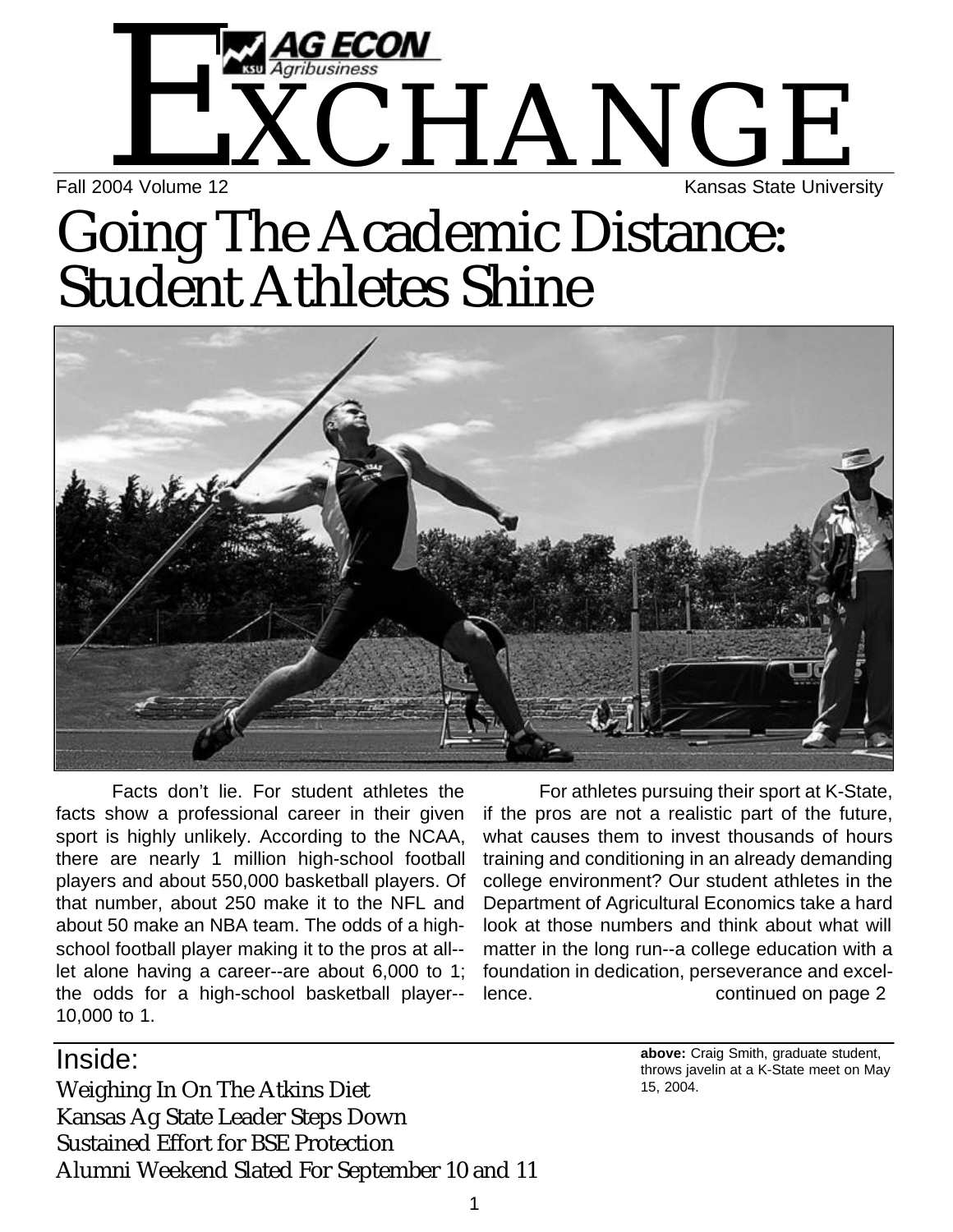#### Going the Distance continued...

This year the department had four students involved in college athletics. Craig Smith, graduate student and javelin thrower, men's track and field; Brandi Vogel, senior and western rider, women's equestrian; Blake Bauer, May '04 graduate and reserve guard, men's basketball; and Kris Jensen, senior and defensive specialist, women's volleyball.

Whether or not to be involved in track and field was never a question for Craig Smith. It was another goal he set to achieve in life.

"I see both athletics and academics as a challenge. And I love a challenge," Smith said. "My competitiveness and desire for excellence carries over into both of these areas. I set goals and do everything possible to achieve them."

Achievement is possible because of hard work, and Smith is the first to say athletics and academics each require a different, if not equal, work ethic. "Working on my master's in agricultural economics is definitely a challenge, but academics is only a mental workout while the Javelin is both mental and physical," Smith said, then grinning, "Trying to master the technical aspects of the javelin has caused me to lose a lot of sleep at night. But would I rather write a 20 page paper or go to a track meet in Florida? Let me think about that."

A typical day for Smith involves getting up at 6 a.m. and lifting for an hour. Following a full day of classes, Smith has an hour and a half practice. In the evening, he grabs a meal and spends time with friends, then returns to school to catch up on his homework.

"During the season, track meets are usually on Friday or Saturday so if they are close by, I don't miss much class," Smith said. "Until grad school I didn't have to worry about studying much or doing homework. Graduate school, however, is a little different story. Time management is very important here. My wife is on the KSU Volleyball team so it is nice that she can relate to this kind of a schedule."

Excellence has been a hallmark of Smith on and off the field. Smith holds the Kansas State school record in javelin at 237'8". Even while pursuing excellence on the field, Smith doesn't allow himself to slip in his course work.

"At times, especially in-season, it can be pretty hectic but I have never seen athletics as an excuse for poor classroom performance. Unless I am going to miss multiple classes or an exam, I never even mention to the teacher that I am an athlete. I feel it is my responsibility to get my work done just like any other student. I take a lot of pride in doing this," Smith said.

Dan Bernardo, department head, believes it is this type of humility that department faculty recognize in many student-athletes.

"Our student-athletes represent some of the best K-State offers. What they do on the field or court pales in comparison with their efforts and achievements in the classroom," Bernardo said.

With only one semester left before Smith finishes his master's degree, and a new wife beside him (Smith was married this summer in July) there is still much he is looking forward to.

Along with an irreplaceable degree, Smith sees himself incorporating athletics into his lifestyle for years to come.

"Sports will always be a huge part of our (and probably our kids as well) life. Javelin is one of those events that takes years to master so I might pick one up again after a few years off and see what I can do," Smith said.

### Alumni Weekend Promises Football, Food, Friends and Fun

The Department of Agricultural Economics alumni weekend is slated for September 10 and 11, 2004. Come Friday night for an alumni/student award banquet and tour the Alumni Center. Saturday, join us for a finger-licking pregame barbeque sponsored by the alumni association, then watch a cat and dog fight as the K-State Wildcats match up against Fresno State Bulldogs at Wagner Field. Fresno State is the highest ranked non-conference game K-State has played in the Bill Snyder era. For more information and ticket prices, please contact the alumni association at (785) 532.6260.

#### **Alumni Weekend Checklist**

□ Tour Alumni Center & new K-State gardens (where Denison Hall stood)

 $\square$  Eat fabulous meal by Rambler's Steak House at banquet

 $\Box$  See the Wildcats send the Bulldogs begging.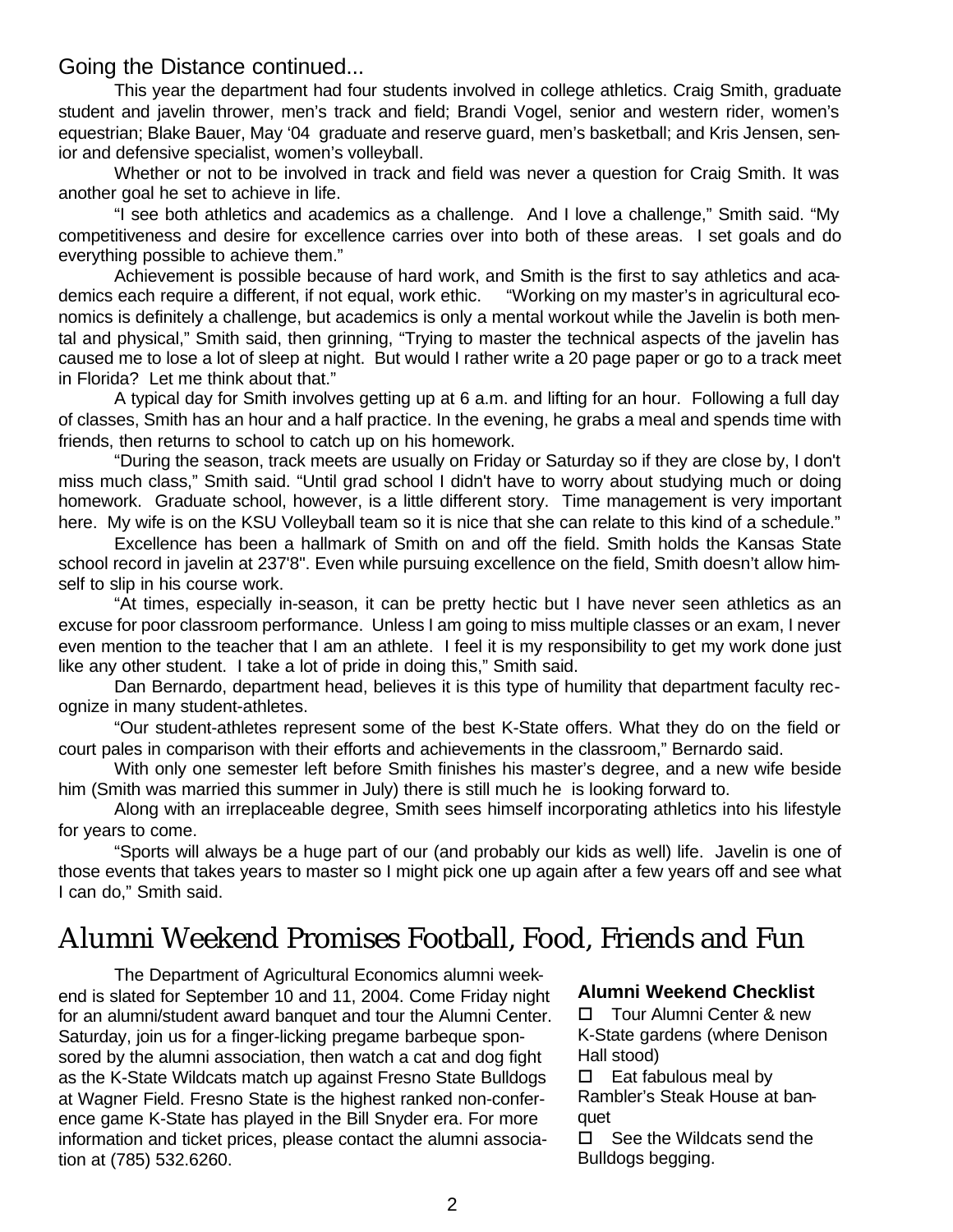**Kris Jensen**, Senior Agribusiness Defensive Specialist - Women's Volleyball Fowler, Colo. (Fowler HS)

A 5-foot-8 defensive specialist from Fowler, Colorado, Jensen leaves Kansas State as one of the better defensive and serve specialists in recent history. Jensen finished with 622 digs in her career, averaged 2.16 digs per game throughout her career, and totaled 10 or more digs in 20 career matches. A float-serve specialist, Jensen also had 73 service aces in her career, including 29 in 2003. She collected at least one service ace in 49 matches in her career and at least two in 16 matches. A three-time Academic All-Big 12 selection, Jensen has been named to the Big 12 Commissioner's Honor Roll and the University Dean's List all six semesters at Kansas State.



**Brandi Vogel**, Senior Agricultural Economics Western Rider - Women's Equestrian Lenexa, Kan. (Northwest HS)

A member of the women's equestrian team, Vogel concluded an impressive career as a Wildcat in 2004. She advanced to IHSA (Intercollegiate Horse Show Association) Nationals for the third consecutive year, but did not place in open horsemanship. Vogel helped the team finish seventh at the Varsity Equestrian Championships where she finished fourth in the first class of reining. She tied for High-Point Rider honors at South Carolina on Feb. 8 where she also collected a first-place finish in open reining. Vogel added Reserve High-Point Rider status at the Western Point Show on Feb. 22 after she finished first in open horsemanship and fourth in open reining. In addition, she captured first-place honors in open reining at Black Hawk College on March 7.

One of the most decorated riders in the program's history, Vogel brought home Kansas State's first-ever individual national championship in the sport in 2002 in advanced horsemanship. She followed that with a fourth and 10th-place finish, respectively, in open horsemanship and open reining.



### **Craig Smith**, graduate student, Throws - Men's Track and Field, Hutchinson, Kan. (Haven HS)

A 6-foot-3 thrower from Hutchinson, Kan., Smith competed in both the long jump and javelin throw in 2004. He turned in three throws of over 180 feet in the javelin this season, including a season-best throw of 186-10 in finishing fourth at the Miami Twilight on April 10. He finished second in the javelin at the Baldy Castillo Invitational (3/20) with a toss of 179-10.

As a sophomore, Smith went 23 feet past his previous personal-best to set a school-record of 237-8 in the javelin at the Emporia Twilight meet. The mark improved the Wildcats' school-record by five feet and automatically qualified him for the NCAA Championships, but injury kept him from competing.

Smith captured javelin titles at the Gatorade Classic, Texas Relays and Emporia Twilight. Smith was 2004 First Team Academic All-Big 12 Conference and owns the Kansas State record in the javelin throw with a mark of 237-8

**Blake Bauer**, May '04 graduate Agricultural **Economics** Guard – Men's Basketball Clay Center, Kan. (Clay Center HS)

A 6-foot-2 reserve guard on the Kansas State men's basketball team, Bauer saw action in four games for the Wildcats in 2003-04. He totaled five minutes on the season with one field goal attempt and one assist in



five total minutes. Bauer registered minutes in contests against Birmingham-Southern (11/21), Lipscomb (11/25), Texas A&M-Corpus Christi (12/20) and Savannah State (1/10). He posted one assist in a career-best two minutes of action against Savannah State. He was named a first team Academic All-Big 12 selection. He was the 12th Wildcat to earn first team honors, including the fifth since 2001.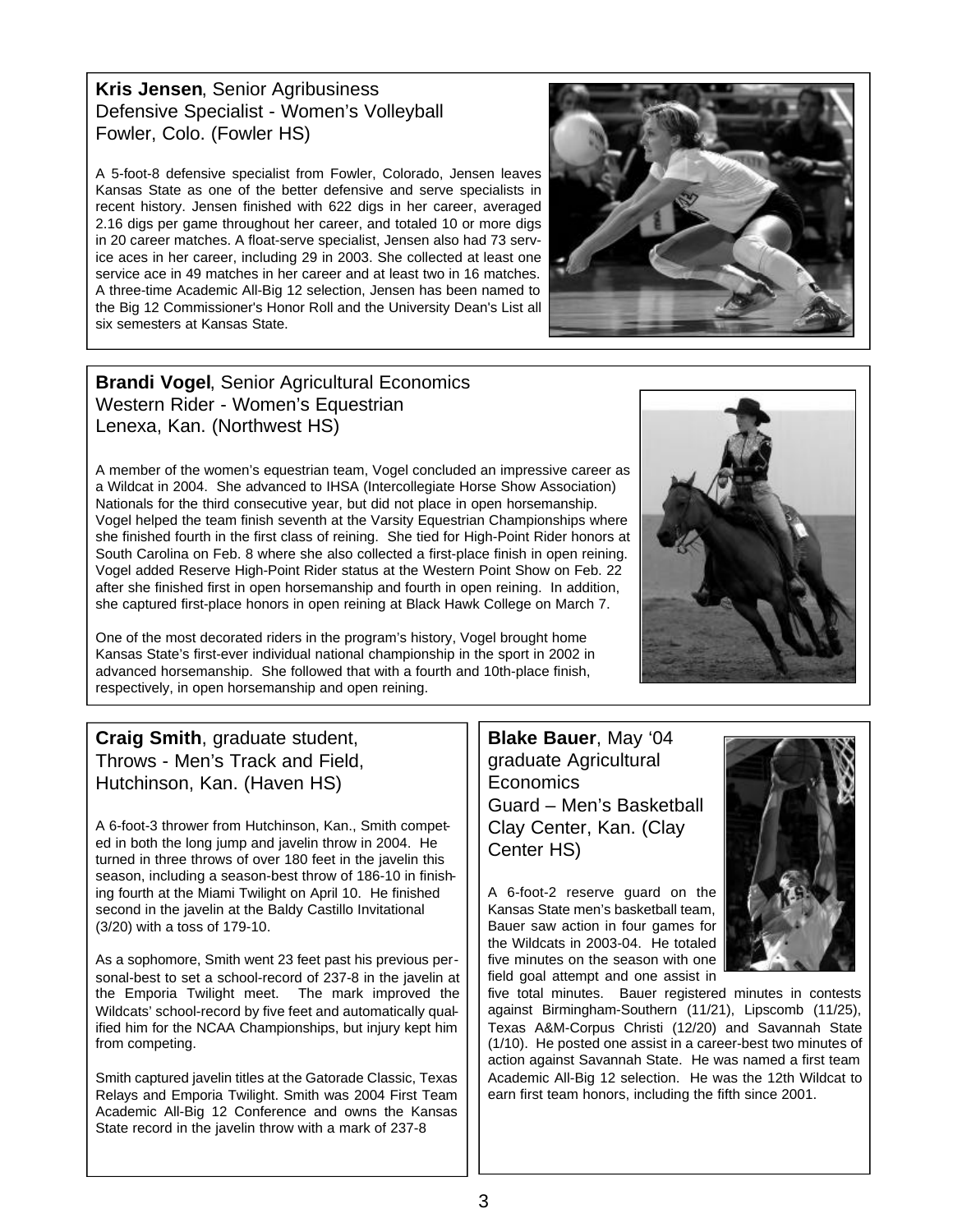

### www.agmanager.info: Where The Ag World Meets

In March 2003 the website www.agmanager.info was launched to consolidate the Department of Agricultural Economics' research and outreach materials into one convenient location. Today, an average 20,000 people use agmanager each month, making it one of K-State Research and Extension's most frequented sites.

Department Head, Dan Bernardo, explained since the beginning, the vision for agmanager was to be the first source for ag management information in Kansas.

"We hoped that agmanager would be a success, but we have been pleasantly surprised by the website's acceptance across Kansas, the midwest, and now the world," Bernardo said.

The success experienced by agmanager is steeped in a foundation of research integrity, accuracy, and practicality.

"The website bears the K-State name, which validates the information available. Producers and businesses have trusted K-State in the past and continue to do so in an online form," Bernardo stated.

"Online Kansas producers are accessing our comprehensive research materials, but they are doing it in manner conducive to their personal schedules,"

But its not only Kansas producers reaping benefits from the research and information available on agmanager, statistics show that users from across the globe are visiting agmanager for information and practical tools.

Visitors to agmanager represent more than 18 different countries.

Rodney Jones, faculty contributor to agmanager, says this global representation is due to the fact that agmanager has tapped an unmet need within the agriculture community.

"Agmanager is one of only a few websites with information on ag management and marketing focused on the user. We offer good, useful information in a form that people across the globe can utilize," Jones said.

"No matter where you are in the world, the basic techniques, principles, and tools are the same. So if information is organized in a user-focused manner, people will find it and apply it."

Kevin Dhuyvetter, a lead faculty member in agmanager, believes the website's success is found in its continually updated, quality information.

"Agmanager is never stale because new farm management information is added daily. The content, as well as the forms in which it is delivered, whether charts, graphs, or audio streaming means people can get the information they need in the form they prefer.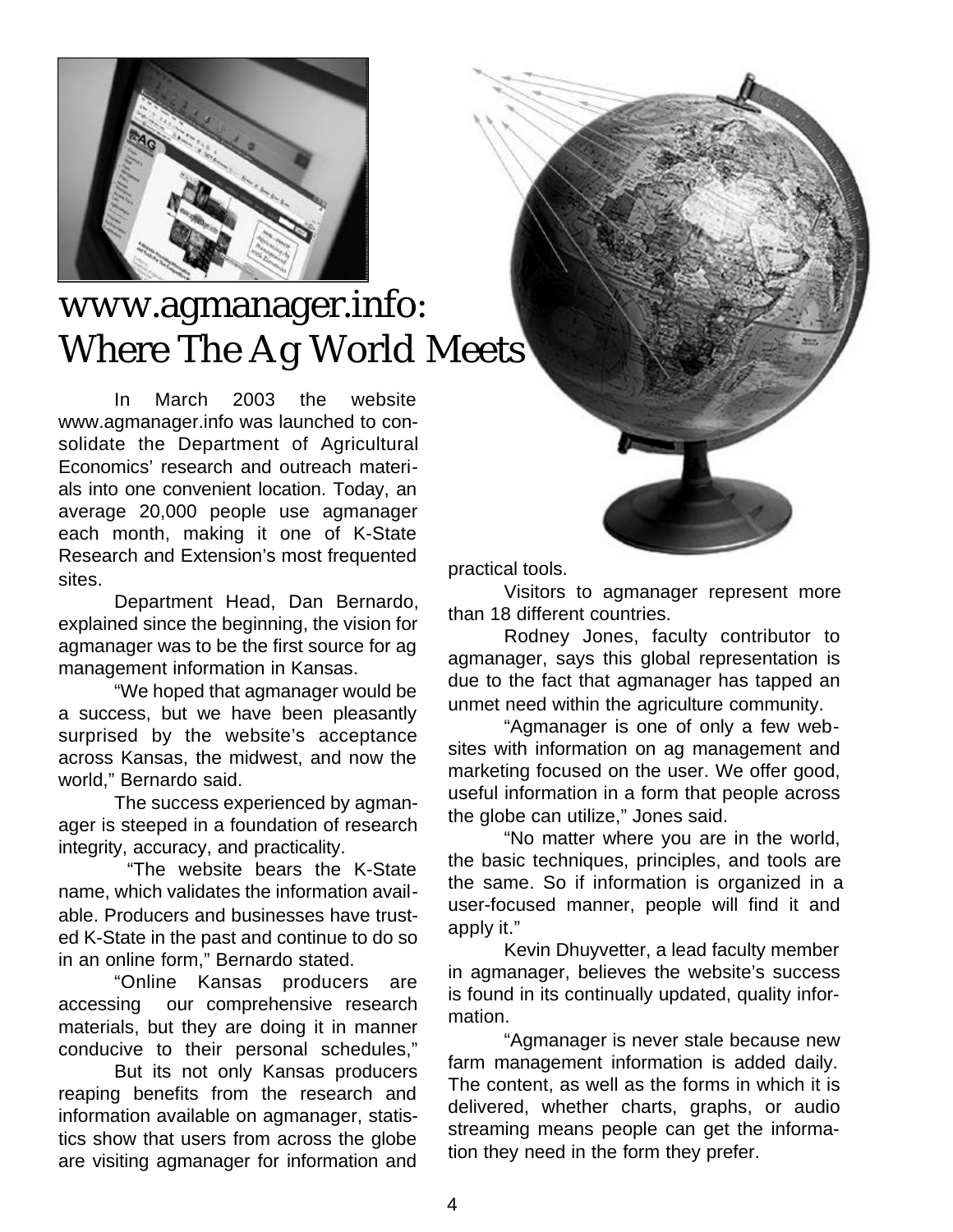



## Weighing In On The Atkins Diet

The Atkins diet has revolutionized the dieting trend. According to Knight Ridder, an estimated 17 million Americans are currently following a formal low-carb diet and another 42 million are cutting back on carbohydrates. The success of this diet seems to be attributed to a multitude of factors, the most important being that individuals can eat many of the foods that they love and scientific research has shown that the Atkins diet can result in weight loss.

It's not just those who lose weight who are profiting from the Atkins diet. Beef demand in the United States has been increasing in recent years, said James Mintert, professor of agricultural economics at K-State.

Mintert recently calculated that beef demand during the fourth quarter 2003 was 10 percent higher than during fourth quarter 2002. And despite the recent report of bovine spongiform encephalitis, or Mad Cow disease, in Washington state, domestic consumer demand appears to be holding up well.

"Obviously, the beef industry is reaping the benefits of the diet," Mintert said. "The increase in beef demand has helped make producers more optimistic about the future. They love it."

The question, however, is just how much of that increase should be attributed to the Atkins diet.

"It's not the only factor driving the beef demand," he said. "What we're seeing is a reversal of a long-term trend." Mintert said although the Atkins diet has had a positive impact on the trend, other factors include introduction of new easy-to-prepare beef items to the market and the recent rebound of the U.S. economy.

The demand reversal began in 1998 after a nearly 20-year slump that resulted in beef demand declining about 50 percent. Since 1998, beef demand has improved markedly. Beef demand index calculations reveal that beef demand during 2003 was about 16 percent higher than during 1998. Mintert said growth in the beef industry driven by the Atkins diet is positive, but he remains skeptical as to how long it will last.

It seems the Atkins diet will leave a lasting impression. According to Forbes.com, analysts predict that the low-carb movement will continue through 2004 and then gradually decline, but that the number of people limiting carbs will actually rise.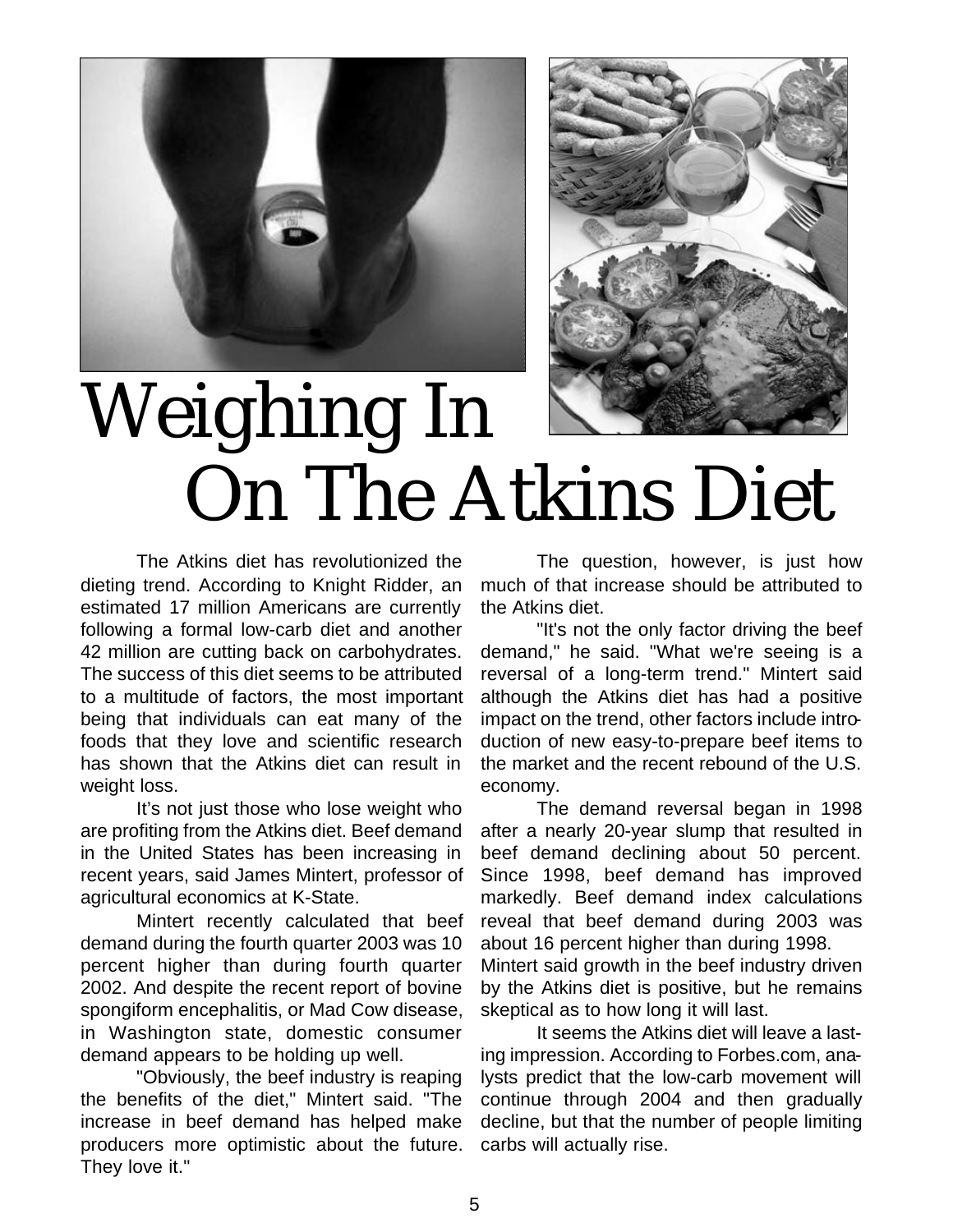## A Walk-Through 29 Years Later Makes For Extra-Celebratory Commencement

David Hurrelbrink earned his bachelor's degree in agricultural economics from K-State in December of 1975. Nearly three decades later, the father of two finally donned his cap and gown to walk through the College of Agriculture's commencement ceremony Saturday, May 22, 2004.



The event was double special for the Hurrelbrink family: he watched his daughter, Amy, get her degree at the College of Arts and Sciences ceremony early in the day.

"The price was palpable almost," he said, of watching Amy get her diploma and then taking part in the ceremonies himself. He said he wished his mother and father were still alive to see him walk across the stage.

David Hurrelbrink at Commencement in May

Thinking back to 1975 Hurrelbrink said at the time he wasn't really interested in participating in commencement.

"I didn't even care," he said, noting it was the 70s and being anti-establishment was cool. Add in the fact that he was a December graduate and would have had to come back for spring ceremony - the university didn't have December ceremonies at the time - and he just never walked. "I left school, got a job, got married and then changed jobs, all by May," he said.

It wasn't until Hurrelbrink watched his son, Bill, participate in commencement about a year and a half ago that he realized he had missed out on something important.

"I really enjoyed my son's graduation. I was so very proud of him and maybe just a little bit envious of his ceremony," he said.

The idea to return for a commencement grew out of a conversation with Pat Bosco, dean of Student Life at KSU, in which Hurrelbrink expressed his regret at not having taken part in commencement. Bosco went to Beth Unger, chair of K-State's commencement committee, who arranged for Hurrelbrink to walk through commencement this spring.

"Once a Wildcat, always a Wildcat," Unger said.

Hurrelbrink and his wife of 28 years, Patricia, own and operate August Resources LLC in Kansas City. The company sells spare parts for military vehicles.



## **K-State Research & Extension Names Ag Economics Leader**

K-State professor of agricultural economics, Dr. James Mintert, has accepted a four-year appointment as the Extension state leader for agricultural economics now that Barry Flinchbaugh has stepped down. Mintert is the livestock marketing specialist with K-State Research and Extension.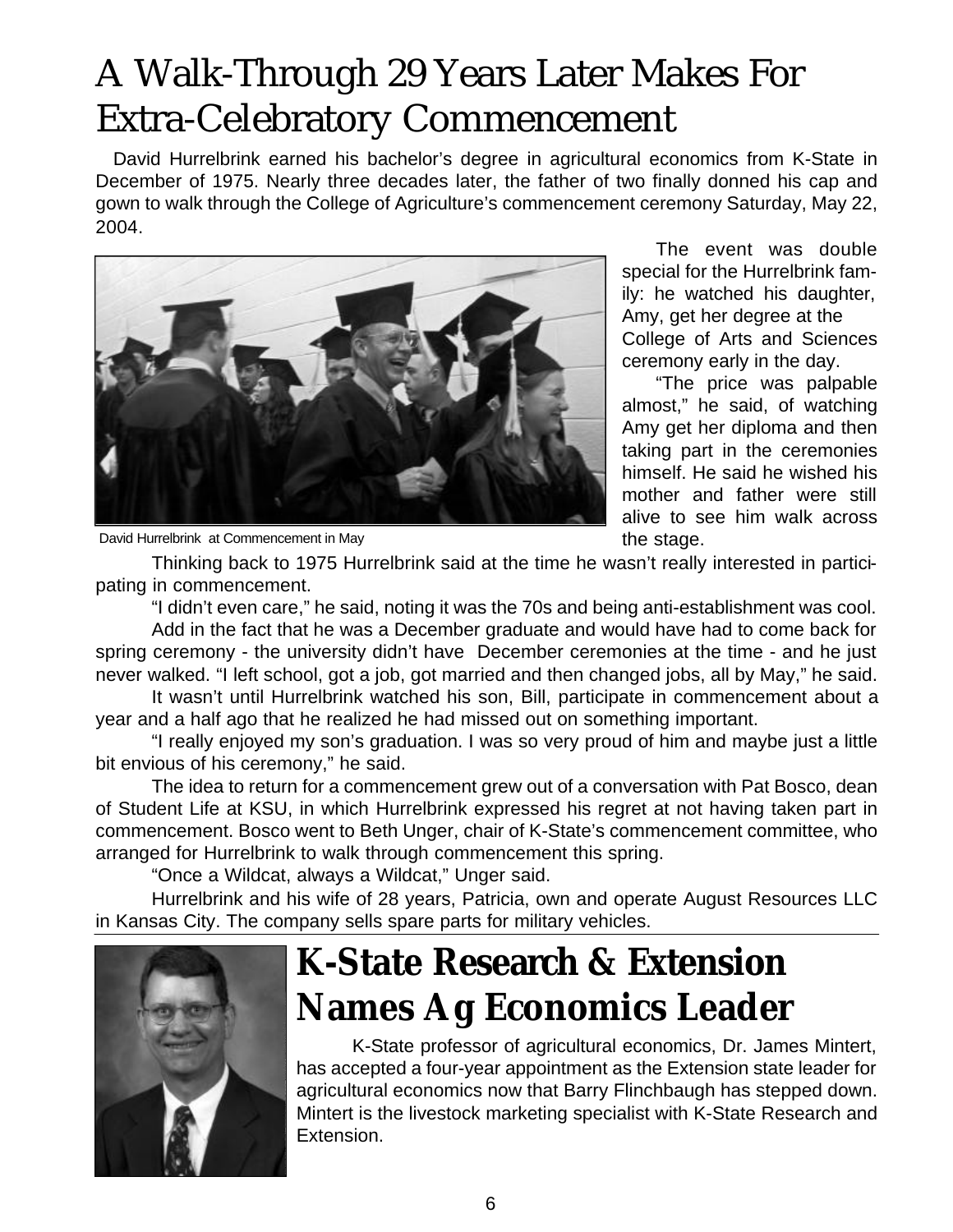## **Sustained Effort Required For BSE Protection**

Well before the first U.S. case of mad cow disease was discovered in December, Sean Fox's studies of the risks led him to warn, "the disease barrier between cattle and humans is not yet as strong as it could be."

Writing in the February 2003 edition of the agribusiness newspaper Feedstuffs, Fox said that if BSE were discovered, strengthening that barrier would "provide solid evidence to back up any claims about the safety of beef, and help minimize, to the benefit of the industry, the inevitable consumer panic."

Fortunately, the December discovery in Washington state appears to have been an isolated incident limited to one cow. But Fox, a Kansas State University agricultural economist, is sticking by his original call for more precautions. Any



future incidents of bovine spongiform encephalopathy (BSE) might be more widespread and erode consumer confidence.

Fox, a Food Safety Consortium researcher who is examining BSE's effects on markets, noted several months before the BSE case discovery that the U.S. ban on feeding ruminant-derived protein to cattle and sheep would prevent a disease spread in cattle if properly enforced. But he pointed out that the General Accounting Office said that isn't being done.

The GAO also reported that some foods contain traces of bovine brain or spinal cord so it recommended that warning labels be placed on foods that might contain them. The U.S. Department of Agriculture rejected the suggestion, maintaining that warnings should be reserved for known hazards and there was no current BSE hazard.

"This 'we don't have it and the risk is low' approach has been used before," Fox wrote in Feedstuffs. "It was essentially the same approach taken in Germany and Japan where official 'BSE free' rhetoric backfired with the devastating economic consequences when the first cases were discovered."

Fox acknowledged that because the risk to human health from BSE is so low, a ban on nervous tissue or the use of warning labels would probably not have much impact in protecting public health. However, in June 2003 in The Kansas City Star, he argued that if BSE were discovered in the U.S., a ban on nervous tissue might be a good economic strategy because "by offering additional reassurance to consumers, it could reduce the cost of a BSE case for the beef industry, the fast food sector and the taxpayer."

In the Star commentary, Fox also called for the introduction of a national animal identification system. In January, Agriculture Secretary Ann Veneman told a congressional committee that USDA would work to speed up development of a national identification system, a project that has been in the works since mid-2002.

The infected Holstein that was discovered in Washington was traced back to a farm in Alberta, but Fox said the present system does not guarantee results in all cases.

"At this time, we do not have the capability to reliably trace a cow back to its farm of birth and, equally important, to find all its cohorts or offspring and eliminate them from the food chain," he said. "The ability to do so would reassure consumers and export markets that all potential cases related to one found could be detected and prevented from entering the food system."

A national identification system is very complex to establish and the current USDA effort started from scratch, Fox explained. European nations that have a system in place established continued on page 9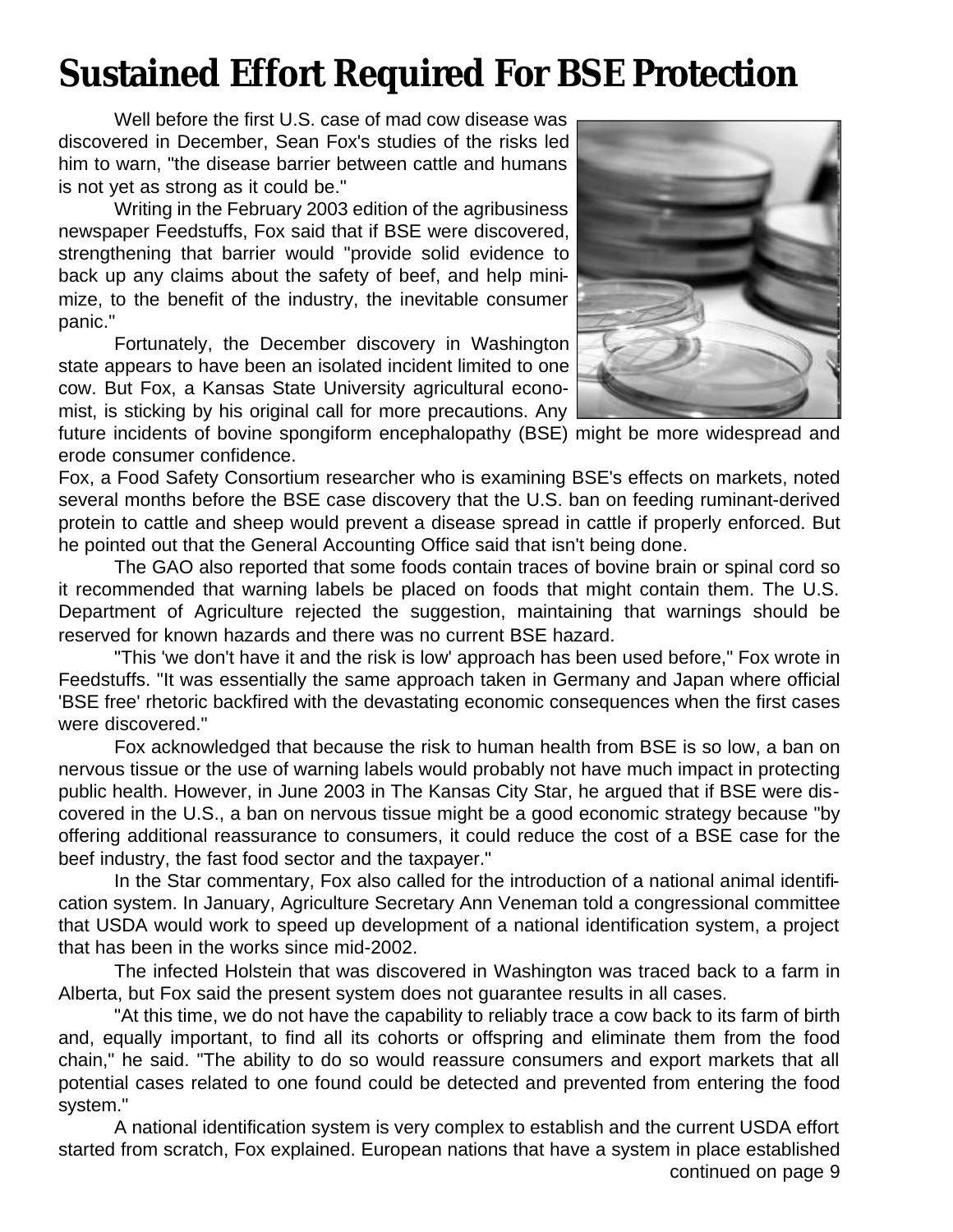## **David Norman 2004 Commerce Bank Distinguished Faculty Award Recipient**



Internationally recognized scholar in international agricultural development is K-State's 2004 Commerce Bank Distinguished Graduate Faculty Award recipient.

The honoree, David Norman, professor of agricultural economics, will receive a \$2,500 honorarium. The award is supported by the William T. Kemper Foundation and the Commerce Bancshares Foundation and is coordinated through the KSU Foundation.

As the Distinguished Graduate Faculty honoree, Norman will be officially recognized at the fall 2004 commencement ceremony for the Graduate School. He also will each present a public lecture about his area of scholarship to the university community during the 2004-2005 school year.

"We're pleased to present this prestigious award to Dr. Norman and want to thank Commerce Bank and the William T. Kemper Foundation for helping K-State honor this outstanding faculty member," said Jon Wefald, K-State president. "The international expertise and reputation that Dr. Norman has earned in his field is why he is among K-State's most outstanding teachers and scholars."

Norman has earned recognition for his work both at K-State and abroad. He teaches international agricultural development and an undergraduate course on the global agricultural economy, hunger and poverty. He also has taught production economics.

Norman conducts research through K-State Research and Extension. His expertise is in farmer-based research, sustainable agriculture and farming systems research and extension. In addition, he is the major professor for several students at both the master's and Ph.D. levels and often serves as an adviser overseas, including in Africa, Asia, the South Pacific, Latin America and Europe. His advisory work includes making presentations, conducting training courses and designing and evaluating research and development projects and programs in conjunction with national programs or through international organizations or agricultural research centers.

"David Norman is one of the world's most renowned scholars in the area of international agricultural development," said Daniel Bernardo, head of K-State's department of agricultural economics. "Dr. Norman is recognized as a co-founder of the farming system approach to agricultural development, which has remained one of the dominant developmental strategies aimed at improving the agricultural productivity of developing countries for more than 20 years.

"He has shared his expertise in more than 90 countries and today still spends much of his time traveling the globe to assist in the planning and assessment of agricultural development projects," Bernardo said.

Norman first became associated with K-State as a member of a rural economic research team at Ahmadu Bello University in northern Nigeria. He officially joined K-State as an assistant professor in 1968 but continued with his work at the Nigerian university. He was promoted to associate professor and moved to Manhattan in 1976. He earned the rank of full professor in 1978. From 1982 to 1990 Norman headed an agricultural technology improvement project in Botswana. The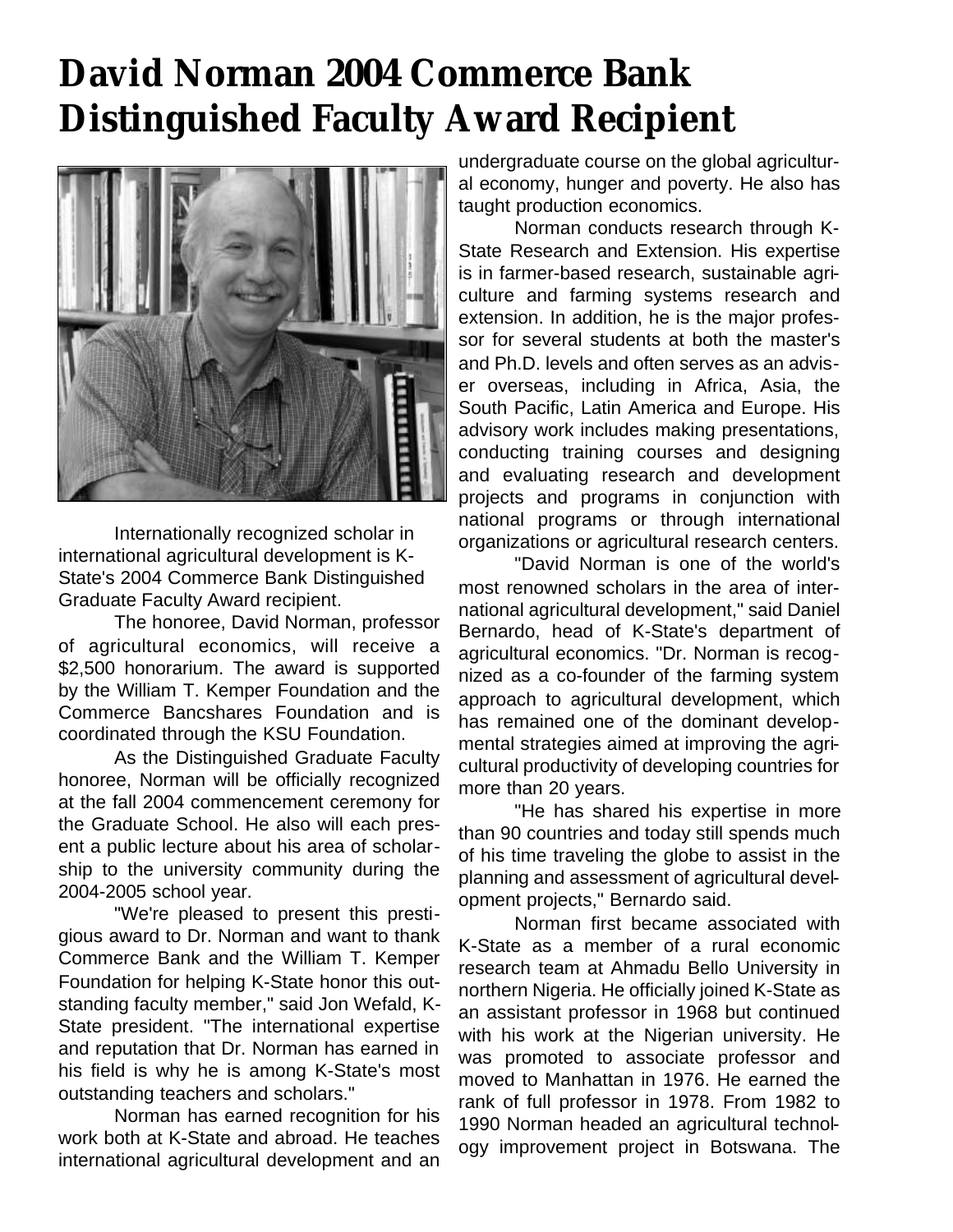\$12.9 million project, through the U.S. Agency for International Development and the Mid-America International Agricultural Consortium, involved implementing a farming systems research program in two areas of eastern Botswana. K-State, a member of the consortium with four other universities, served as the lead institution for the project.

His international experience has also benefited K-State's graduate program in agricultural economics, Bernardo said.

"Because of his international reputation, students come from across the globe to work and study with Dr. Norman. In the last 13 years he has served as major adviser to more than 30 graduate students in the departments of agricultural economics and economics. His students leave K-

State with outstanding training and impressive publication records. As a result, they are highly sought by international agencies, private consulting firms and universities," Bernardo said.

Norman is the author or co-author of more than 200 publications and more than 50 consultancy reports. His work has been nominated for the American Agricultural Association

Award for Publication of Enduring Quality.

In both 1999 and 2000 he was nominated for the World Food Prize, the highest individual honor for outstanding achievement in improving the world's food supply. In 2002 he was given a Special Award by the International Farming Systems Association for outstanding scientific contributions, dedication and commitment to farmers and communities worldwide. He is also a Fellow of the Royal Society of the Arts in the United Kingdom.



At K-State, he received a Faculty of the Spring Semester Award in 2000 from the College of Agriculture for his contributions to the college's undergraduate program. He also received the university's first International Education Award in 2003.

Norman has been a member of Sigma Xi,

the scientific research society, and Phi Kappa Phi, a national academic honor society. He graduated from Wye College of the University of London in England. He earned a master's degree and a doctorate from Oregon State University.

### BSE Protection continued...

theirs decades ago. In the U.S., several pilot projects are going on in different states in various stages of progress, he said.

The U.S. ban on feeding ruminant-derived protein to cattle and sheep, implemented in 1997 by the Food and Drug Administration, is similar to a 1988 ban that was enacted in the United Kingdom, which Fox said failed because of cross-contamination between ruminant and non-ruminant feed. By 2001, the European Union completely banned feeding meat and bone meal to all farm animals and fish, followed by Japan.

"It seems unlikely that the FDA ban provides adequate assurance that ruminant feed does not contain prohibited material," Fox said.